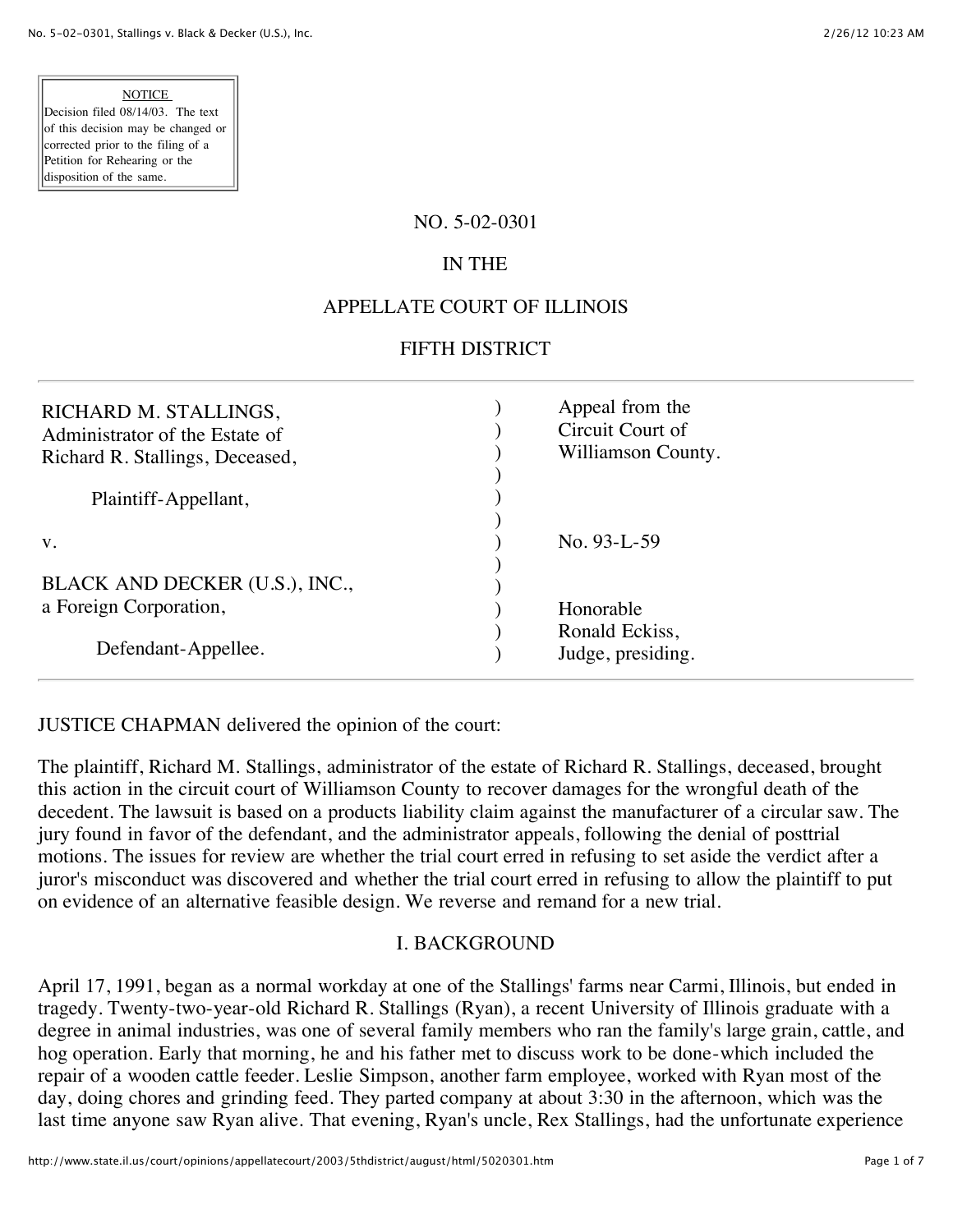of finding Ryan's body in a work shed at the Carmi farm. Ryan was lying facedown on top of a piece of board. There appeared to be a fresh cut in the board, which was splattered with blood. A circular saw was on the workbench behind his body. There was blood and human tissue on the blade and on the guard of the saw. Ryan's carotid artery and jugular vein were severed. He had bled to death.

Richard M. Stallings, Ryan's father, brought suit against the defendant, Black and Decker (U.S.), Inc., a foreign corporation, and Gilbert Stallings, Ryan's grandfather, in the Williamson County circuit court. Following an approved settlement agreement, Gilbert Stallings was dismissed from the suit. The plaintiff's amended complaint against the defendant sounded in negligence and strict liability, alleging that the circular saw that had caused Ryan's death was unreasonably dangerous because it was not equipped with a riving blade to prevent kickback. The defendant prevailed on a summary judgment motion on the issue of proximate cause. The plaintiff appealed and we reversed and remanded for further proceedings. *Stallings v. Black & Decker (U.S.), Inc.*, No. 5-97-0506 (September 30, 1998) (unpublished order pursuant to Supreme Court Rule 23 (166 Ill. 2d R. 23)). The case proceeded to a trial, and the jury returned a verdict for the defendant.

On appeal, the plaintiff argues (1) that the trial court erred in denying his motion for a new trial based on the posttrial discovery of a juror's misconduct and (2) that the trial court erred in refusing to allow the plaintiff to put on evidence of an alternative feasible design, both in his case in chief and in rebuttal.

### II. ANALYSIS

### A. Juror Misconduct

The plaintiff's first contention is that during the course of the trial one of the jurors conducted his own investigation concerning evidence crucial to the case, which presumptively prejudiced the verdict. On review, we determine whether the trial court abused its discretion in ruling that a new trial was not warranted by juror misconduct. See *Waller v. Bagga*, 219 Ill. App. 3d 542, 549, 579 N.E.2d 1073, 1077 (1991). We find that it did.

Before the presentation of any evidence, the trial judge admonished the jury not to undertake any personal investigation of the case. He ended by stating: "You must rely on the evidence you hear and see in this courtroom and the instructions and the law as I give them to you. Please do not go outside this courtroom for information in connection with this case." Nevertheless, in flagrant disregard of the court's detailed admonishment, one of the jurors, James Bartley, did exactly that-he undertook his own out-of-court investigation.

This fact came to the plaintiff's attention after the verdict but before the posttrial motions. The juror in question spoke privately with the trial judge regarding his conduct, after the plaintiff learned of it. The judge prepared a written statement summarizing the conversation. The statement was placed in the court file, and a copy was given to each of the parties' attorneys. For purposes of the posttrial motions, the parties stipulated as follows:

"One of the jurors, James Bartley, personally took to investigate riving blades during the trial of the case. This investigation purportedly included going to hardware[-]type stores to look at saws for sale[] and talking to a store clerk at one store, True Value Hardware, who did a computer search for the availability of riving blades."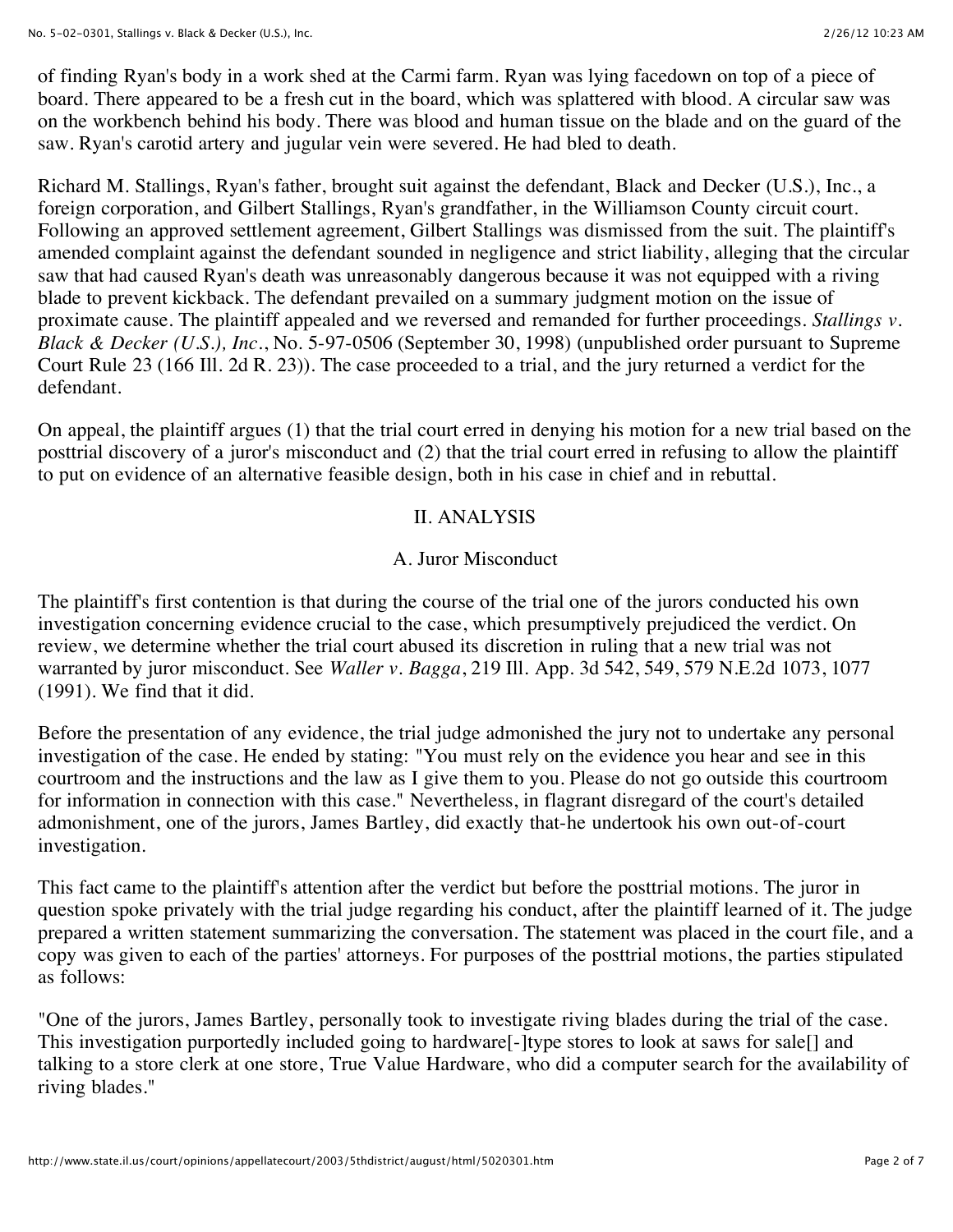Neither party moved for a hearing to examine Mr. Bartley.

In general, a jury verdict cannot be impeached by the testimony of the jurors. *People v. Pitsonbarger*, No. 89368, slip op. at 18 (May 23, 2002). This rule of law promotes the finality of verdicts and protects the privacy of jury deliberations. *Tanner v. United States*, 483 U.S. 107, 119-20, 97 L. Ed. 2d 90, 105-06, 107 S. Ct. 2739, 2747 (1987). The courts, however, distinguish between juror testimony involving the "motive, method[,] and process" of deliberations and juror testimony describing an "improper extraneous influence" on deliberations, carving out an exception to the rule for the latter category of testimony. *Pitsonbarger*, slip op. at 19.

The defendant implicitly concedes that Mr. Bartley's extrajudicial inquiry involved an "improper extraneous influence" on the jury deliberations. The defendant argues, however, that the plaintiff does not meet the standard set out by the Illinois Supreme Court in *People v. Holmes*, 69 Ill. 2d 507, 372 N.E.2d 656 (1978). The defendant contends that *Holmes* mandates that a jury verdict can only be set aside if the conduct involved has such a probability that prejudice resulted that the trial inherently lacked due process. See *Holmes*, 69 Ill. 2d at 513, 372 N.E.2d at 659. The plaintiff, on the other hand, contends that he need only show that the improperly acquired information relates directly to a crucial issue in the case and may have improperly influenced the jury, shifting the burden to the prevailing party to show that no actual prejudice occurred. We agree with the plaintiff and find that the defendant's reliance on the case law that it urges supports its position is misplaced.

Because it is impossible to prove whether extraneous information affected jurors' decisions, the courts do not require proof of actual prejudice when determining whether a jury verdict has been tainted. *Macias v. Cincinnati Forte*, 277 Ill. App. 3d 947, 950, 661 N.E.2d 472, 474 (1996). The *Holmes* case, cited by both parties, involved juror misconduct in a criminal trial. Several jurors went to a shoe store to investigate shoe heels after hearing court testimony by police regarding the heel print left at the crime scene by the defendant. *Holmes*, 69 Ill. 2d at 509-10, 372 N.E.2d at 657. The Illinois Supreme Court reversed the conviction and remanded, holding that prejudicial error had resulted because the extraneous information was evidence crucial to the question of the defendant's identification, which the defendant did not have the opportunity to confront or refute, amounting to a probability of prejudice in violation of the defendant's due process rights. *Holmes*, 69 Ill. 2d at 519, 372 N.E.2d at 661-62. Subsequent civil cases have found that a probability or presumption of prejudice exists if the extraneous information bears on a crucial issue in the case and may have improperly influenced the verdict. *Heaver v. Ward*, 68 Ill. App. 3d 236, 241, 386 N.E.2d 134, 139 (1979). After this requisite showing, the burden then shifts to the prevailing party to demonstrate that no prejudice resulted. *Haight v. Aldridge Electric Co.*, 215 Ill. App. 3d 353, 368, 575 N.E.2d 243, 254 (1991); *Frede v. Downs*, 101 Ill. App. 3d 812, 816, 428 N.E.2d 1035, 1037 (1981).

The case before us revolves around the design of a circular saw manufactured by the defendant that the plaintiff alleged was unreasonably dangerous. The plaintiff claims that if the saw had been designed with a riving blade or riving knife (used interchangeably), the kickback that he contends caused Ryan's accident would not have occurred. He thus argues that the absence of a riving blade was a crucial issue in the case.

The defendant characterizes Mr. Bartley's extrajudicial investigation as "a computer search for the availability of riving blades" only and contends that it focused on an irrelevant matter and thus could not possibly prejudice the jury's decision. In our opinion, however, this argument attempts to obscure the big picture by ignoring the totality of Mr. Bartley's investigation. The "availability" of saws with riving blades was just a part of what Mr. Bartley investigated. The summary statement begins with the general statement that he "personally took to investigate riving blades." It then goes on to say that the investigation included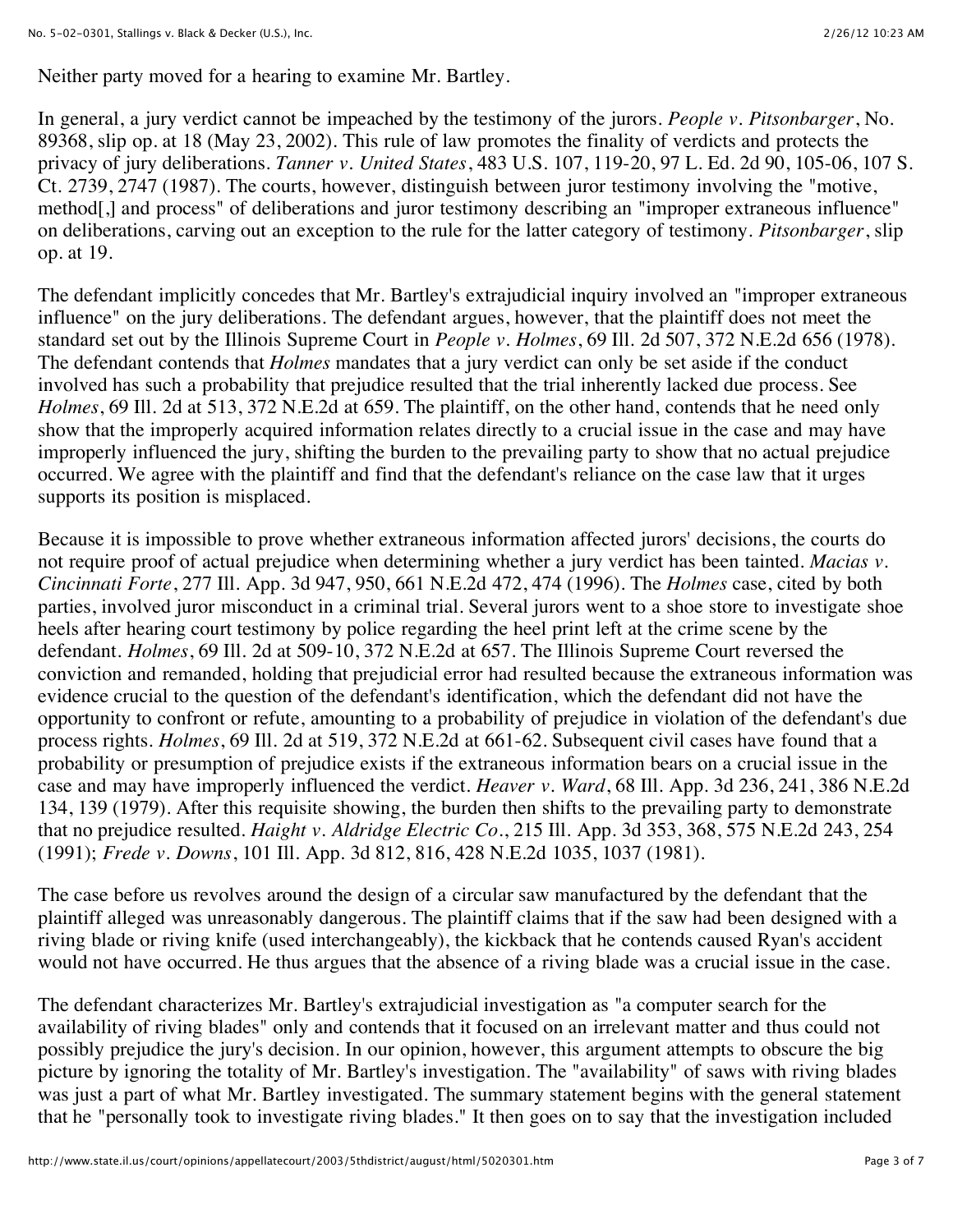his looking at saws and talking with a store clerk who *then* conducted "a computer search for the availability of riving blades." It is also agreed by the parties that Mr. Bartley visited several stores during his investigation. It is impossible for the court to know to what length this investigation went, and therefore we must assume that what Mr. Bartley characterized as an investigation was just that-an investigation. Webster's Dictionary defines "investigate" as follows: "to observe or study by close examination and systematic inquiry." Webster's Ninth New Collegiate Dictionary 636 (1983).

It is obvious to this court that the investigation of riving blades related directly to a crucial issue in this casethe safe design of the circular saw-and that the information Mr. Bartley obtained may have played a part in the deliberations, resulting in a verdict for the defense. As the court stated in *Haight*, the extraneous information "could have tipped the scales in defendants' favor[] and thus may have improperly influenced the verdict." *Haight*, 215 Ill. App. 3d at 370, 575 N.E.2d at 255. It is of additional concern that the plaintiff never had the opportunity to confront or refute the information that Mr. Bartley obtained and may have considered in deciding the case. See *Frede*, 101 Ill. App. 3d at 815, 428 N.E.2d at 1037. We find that the plaintiff met the requisite showing of a probability of prejudice.

Here, the presumption of prejudice might have been rebutted by evidence that the information obtained by the juror did not result in any actual prejudice, had the defendant chosen to conduct an evidentiary inquiry of the juror. *Haight*, 215 Ill. App. 3d at 368, 575 N.E.2d at 254; *Frede*, 101 Ill. App. 3d at 816, 428 N.E.2d at 1037. Because the defendant instead chose to rely on the summary, it failed to meet its burden in this regard. It cannot alternatively explain away Mr. Bartley's egregious conduct based on its own interpretation of what that investigation entailed.

The defendant cites to a list of cases wherein the courts found reversible error warranting new trials, based on extrajudicial information obtained by jurors. The defendant attempts to distinguish those cases by arguing that those cases, unlike the instant case, involved situations that impacted a critical issue in the case. Contrary to the defendant's assertions, we find those cases more similar than dissimilar to the situation in our case. See *Wade v. City of Chicago Heights*, 295 Ill. App. 3d 873, 887, 693 N.E.2d 426, 435 (1998) (a juror made a visit to the accident site, relating to a core issue of visibility); *Frede*, 101 Ill. App. 3d at 815, 428 N.E.2d at 1037 (a juror brought a book on boating into the juror room, relating to the crucial question of failing to keep a proper lookout); *Heaver*, 68 Ill. App. 3d at 238, 386 N.E.2d at 136 (a juror visited the accident site and brought a Rules of the Road booklet and diagram into the jury deliberation room, relating to issues in the case); *Haight*, 215 Ill. App. 3d at 368, 575 N.E.2d at 253 (a juror consulted an almanac and discussed his finding, relating to a crucial issue of visibility); *Holmes*, 69 Ill. 2d at 509-10, 372 N.E.2d at 657 (several jurors made a visit to a shoe store to compare a shoe imprint with that of the defendant's, relating to the crucial issue of identity). We conclude that Mr. Bartley's independent investigation was presumptively prejudicial and requires a reversal.

### B. Evidence of Feasible Alternative Design

The plaintiff next contends that the trial court improperly precluded him from putting on evidence of a feasible alternative design during his case in chief and during rebuttal. The defendant responds by arguing that the court did not refuse evidence of a feasible alternative design during the plaintiff's case in chief and properly refused evidence of a feasible alternative design during rebuttal because the plaintiff did not lay a proper foundation. Alternatively, the defendant argues that the evidence was not proper rebuttal evidence and would have been irrelevant and prejudicial.

Evidentiary rulings are within the sound discretion of the trial court and will be upheld absent an abuse of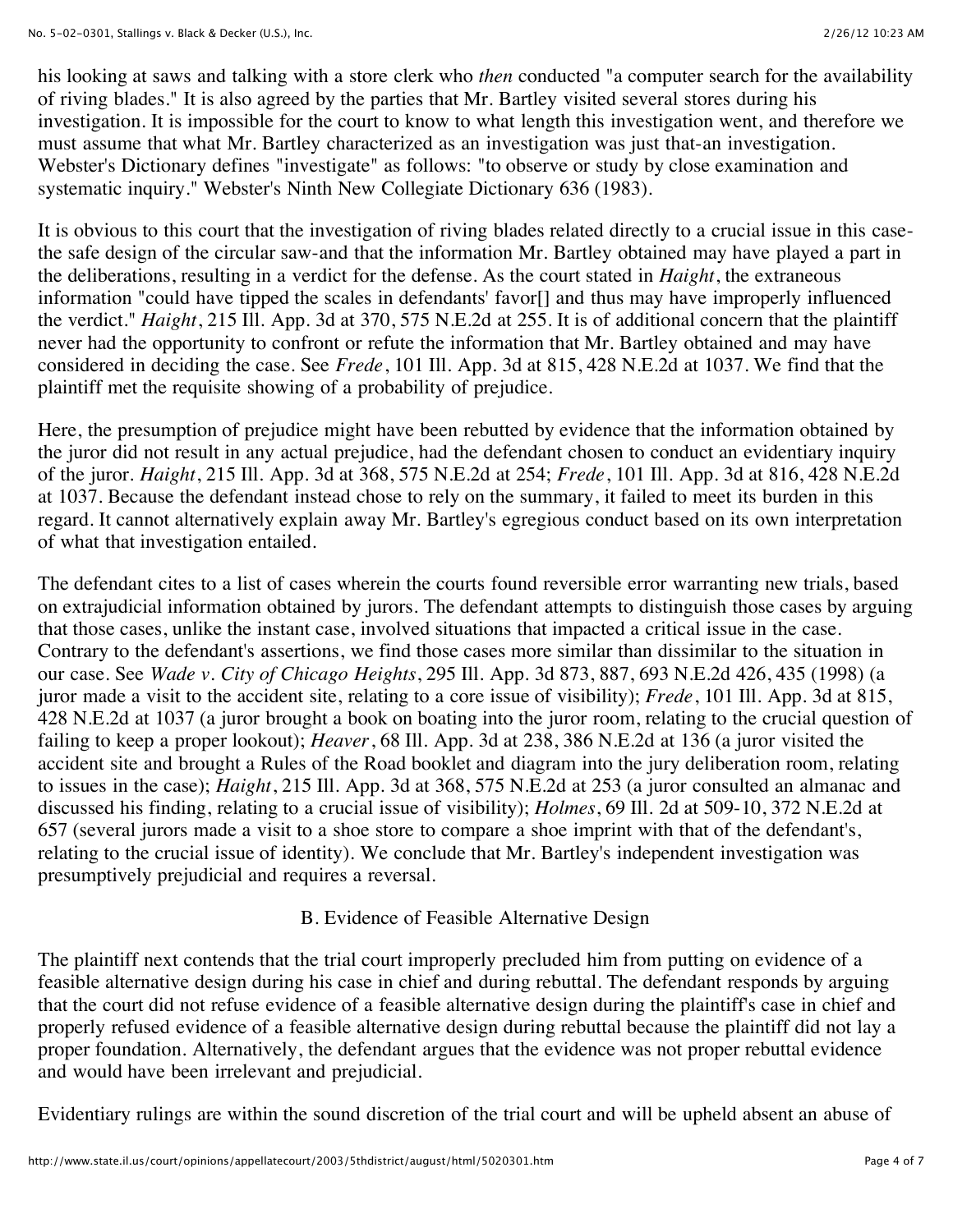discretion that resulted in prejudice to the objecting party. *Brandt v. Uptown National Bank of Moline*, 212 Ill. App. 3d 621, 626-27, 571 N.E.2d 531, 535 (1991). We find that such a prejudicial abuse of discretion occurred in the instant case.

As a part of the defendant's pretrial motions *in limine*, it moved to exclude evidence of the European standards requiring riving blades and evidence of the saws it manufactured with riving blades for sale in Europe. The defendant argued that the European standards were not relevant to any issue in the case and that any reference to the standards would be unfairly prejudicial. Likewise, it argued that any reference to saws that it manufactured in compliance with the European standards would necessarily implicate the European standards and thereby be prejudicial. Additionally, the defendant offered the following admission characterized as a stipulation: "[The defendant] stipulates for the purpose of this trial that it was technologically and economically feasible to design and manufacture a portable saw which would contain a riving knife in 1978." On the basis of this stipulation, it then argued that because it had admitted feasibility, evidence of an alternative feasible design was no longer a contested issue and no longer relevant to issues remaining in the case.

Evidence of the feasibility of an alternative design is relevant and material in an action alleging an unreasonably dangerous product under both negligence and strict liability theories. See *Sutkowski v. Universal Marion Corp.*, 5 Ill. App. 3d 313, 319, 281 N.E.2d 749, 753 (1972). The definition of feasibility set out in the products liability case of *Sutkowski* was later approved by the Illinois Supreme Court in *Kerns v. Engelke*, 76 Ill. 2d 154, 390 N.E.2d 859 (1979), wherein the court stated, " 'feasibility includes not only the elements of economy, effectiveness[,] and practicality but also the technological possibilities viewed in the present state of the art.' " *Kerns*, 76 Ill. 2d at 163, 390 N.E.2d at 863 (quoting *Sutkowski*, 5 Ill. App. 3d at 319, 281 N.E.2d at 753. Underlying this precept is the policy consideration that manufacturers should not be held accountable if safer alternatives were not feasible. *Kerns*, 76 Ill. 2d at 163, 390 N.E.2d at 863. The *Kerns* court queried but did not answer the question of whether, in a products liability case based on a defective design, a plaintiff was required to plead and prove an alternative design, since the plaintiff had done so in that case. *Kerns*, 76 Ill. 2d at 164, 390 N.E.2d at 864. In a recent products liability case, *Hansen v. Baxter Healthcare Corp.*, 198 Ill. 2d 420, 764 N.E.2d 35 (2002), the supreme court reiterated the *Kerns* court's holding, stating, "[A] plaintiff may demonstrate that a product is unreasonably dangerous because of a design defect by presenting evidence of an alternative design that would have prevented the injury and was feasible in terms of cost, practicality[,] and technological possibility." *Hansen*, 198 Ill. 2d at 436, 764 N.E.2d at 45.

Where there is no genuine dispute regarding the feasibility of an alternative design, the courts are split on whether the trial judge may properly exclude that evidence. In *Holmes v. Sahara Coal Co.*, 131 Ill. App. 3d 666, 673, 475 N.E.2d 1383, 1388 (1985), a products liability case, the trial court granted a motion *in limine* to exclude evidence of a postoccurrence modification, which was offered to show the feasibility of an alternative design. This court found the exclusion to be error even though the defendant had admitted to the feasibility of an alternative design (although we found that it was not reversible error because the evidence came in anyway). *Holmes*, 131 Ill. App. 3d at 673, 475 N.E.2d at 1388. The *Holmes* court stated: "[Evidence of modifications] [was] properly admitted for the purpose of demonstrating that Caterpillar's original design was defective, notwithstanding Caterpillar's stipulation regarding the feasibility of an alternate design. Caterpillar's stipulation that it was feasible to design a tractor-scraper upon which plaintiff would not have been injured cannot reasonably be characterized as a concession that Caterpillar's actual design resulted in a defective product; rather, Caterpillar's stipulation conceded but one element of a necessarily complex determination." *Holmes*, 131 Ill. App. 3d at 673, 475 N.E.2d at 1388.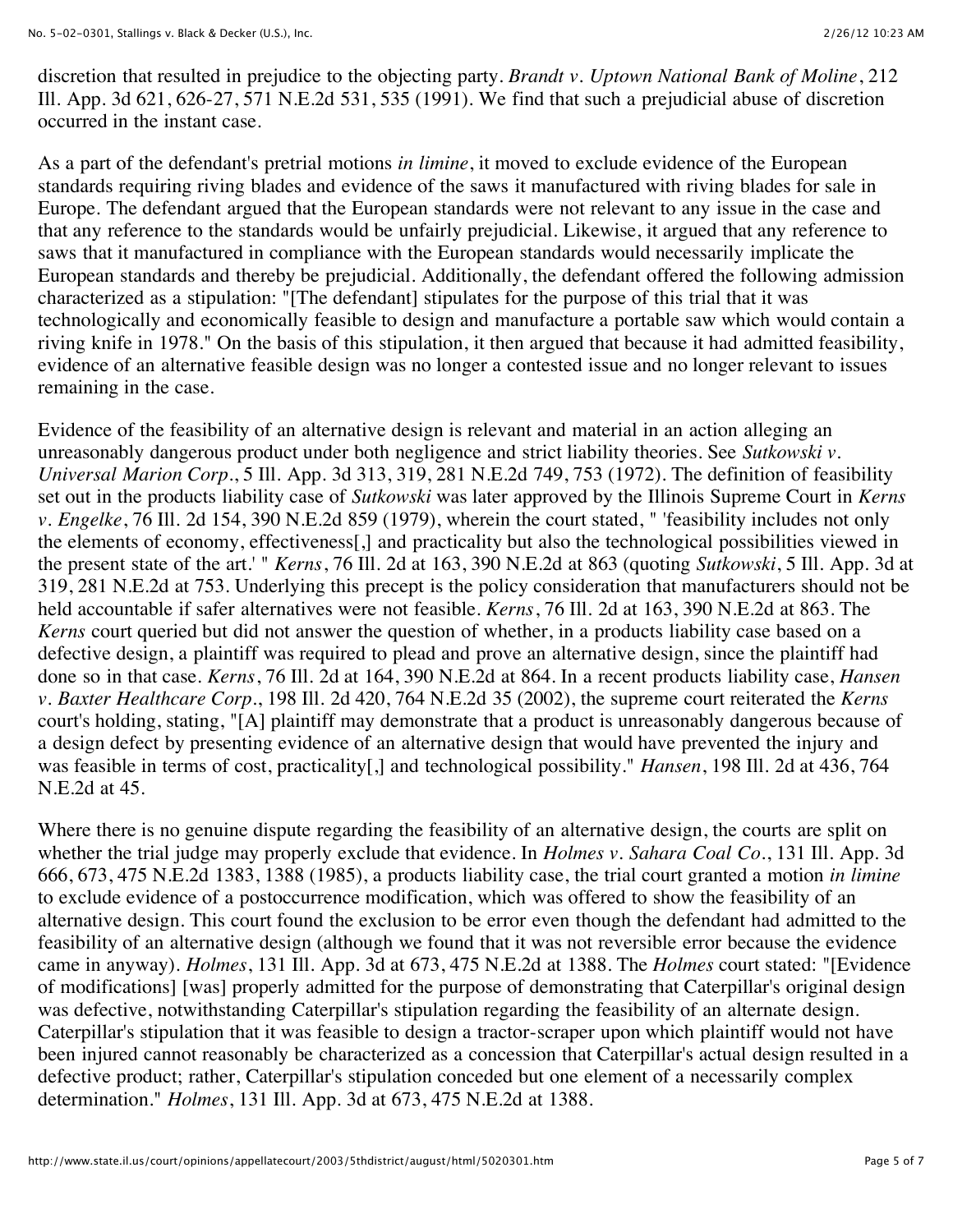A subsequent Second District decision, *Davis v. International Harvester Co.*, 167 Ill. App. 3d 814, 823, 521 N.E.2d 1282, 1288 (1988), criticized the *Holmes* court for holding that evidence of a postoccurrence change is admissible "to prove the ultimate fact that the defendant's product was defective as originally designed." The *Davis* court held that evidence of a postoccurrence change is admissible only to prove that an alternative design was feasible but not to prove the ultimate fact that the product was defective. *Davis*, 167 Ill. App. 3d at 823, 521 N.E.2d at 1288. The court in *Davis* found that the trial court had properly excluded evidence of subsequent design changes, following a stipulation by the defendant that an alternative design of the product was feasible. *Davis*, 167 Ill. App. 3d at 824-25, 521 N.E.2d at 1289. After a discussion about the potential for prejudice outweighing any probative value, the court concluded by finding that the trial court had not abused its discretion in accepting the defendant's stipulation and excluding the plaintiff's evidence of subsequent design changes. *Davis*, 167 Ill. App. 3d at 824-25, 521 N.E.2d at 1288-89. One reason given was that there was no genuine dispute regarding an alternative feasible design because the defendant had argued that the product in question was not the proximate cause of the injury. *Davis*, 167 Ill. App. 3d at 824, 521 N.E.2d at 1289.

We adhere to this court's earlier ruling in *Holmes* and decline to follow the *Davis* court and hold that evidence of an alternative feasible design may not be excluded on the basis of an admission. To do so may deprive a plaintiff of important proof that the product was unreasonably dangerous because of a design defect. In the instant case, since the defendant does not intend by its admission to concede a design defect, an alternative feasible design remains a relevant issue. "If the offer to stipulate or not to dispute does not cover all purposes for which the evidence is relevant, the evidence will not be excluded." M. Graham, Cleary & Graham's Handbook of Illinois Evidence §403.1, at 192-93 (7th ed. 1999).

Although the plaintiff here argues that during his case in chief he was improperly prevented from introducing evidence of an alternative feasible design, we are unable to find in the record, nor is the plaintiff able to point to, any ruling by the trial judge that precluded him from introducing evidence regarding the European saws manufactured by the defendant. A review of the record reveals that after the court made its ruling excluding any reference to the European standard, it addressed the motion to exclude the European saws, stating as follows:

"The motion is denied. I believe that since one of the issues of proof that they have to prove is that it's a feasible design and it's-and what are the other words? \*\*\*[-] practical and all that, they can introduce the saws to show that other saws are made with this riving knife and were at the time. It goes to all of that. And your stipulation-and it will be limited, and you know, I'll give a limited instruction, but I believe they do have the right to introduce and show that. \*\*\* [I]f it's using a design that existed in 1978, that would be appropriate."

While we believe that evidence of an alternative feasible design, including evidence regarding the Black and Decker saws with riving knives, should have been allowed, because the plaintiff is unable to point to any ruling that precluded the introduction into evidence of the Black and Decker saws made for the European market and because the plaintiff is unable to show where he attempted to introduce those saws but was denied their introduction, we find no adverse ruling to pass judgment on.

Turning to the plaintiff's corollary argument regarding rebuttal, we find error in the court's ruling excluding the European saws and the testimony of the plaintiff's expert, Mr. Amoroso. This argument turns on the contention that the defendant contradicted its stipulation regarding an alternative feasible design, through a number of expert witnesses who attacked the design of saws with riving blades on the basis of effectiveness, practicality, and safety, thereby rendering the stipulation all but meaningless. We agree with the plaintiff